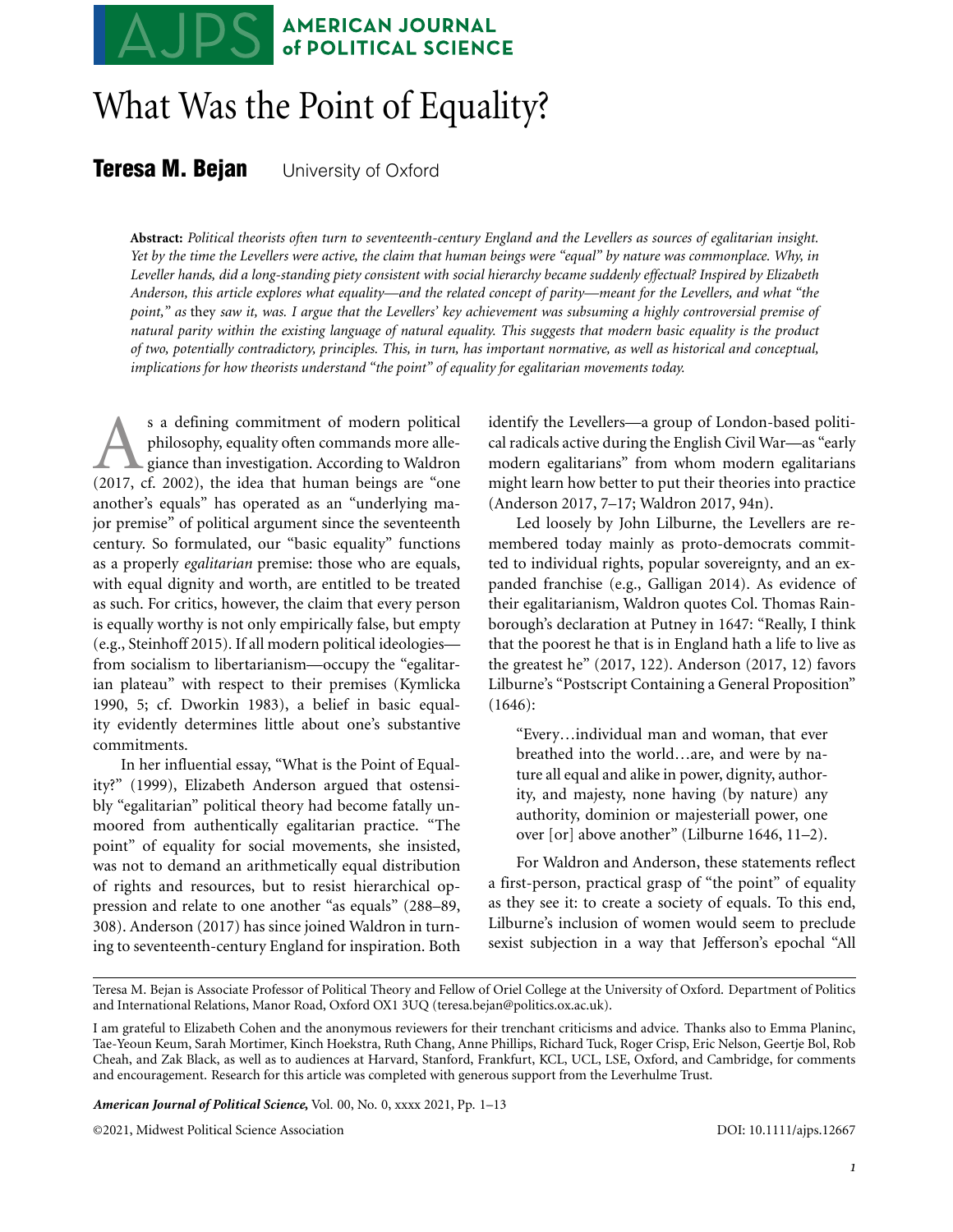men are created equal" (1776) did not. That the Levellers themselves did not propose to treat the "poorest she" as politically equal to men does not matter (cf. Crawford 2001). Following Waldron (2002), Anderson insists that "the feminist implication of Lilburne's view is clear," even if he and his followers did not see it themselves (2017, 13, 176n).

Anderson and Waldron would not be the first political theorists to dismiss the hierarchically ordered exclusion of women (as well as servants and slaves) that has dogged supposed societies of equals from democratic Athens to the French Revolution as historical baggage or "blind spots" (e.g., Rosanvallon 2013, 71). Still, the widespread view that these exclusions represent nothing more than philosophically uninteresting failures of reasoning or nerve reflects a broader failure among historians of political thought to historicize the concept of equality itself. But surely, if one is to understand "the point" of equality for the Levellers—or indeed, how the modern idea of basic equality developed—one cannot simply assume that they meant what we do, or ignore when their conclusions deviate from modern expectations.

And so, inspired by Anderson (1999), this article explores not only what equality meant for the Levellers, but what "the point" as *they* saw it was. I begin by examining the consistent appeal of Leveller theory and practice for modern egalitarians, before turning to the myriad meanings of equality in seventeenth-century England with and against which Leveller ideas developed. Contra Waldron, by the time the Levellers became active in the late 1640s, the idea that human beings were "equal" by nature had been a religious and juridical commonplace for centuries. *Why*, in Leveller hands, did this longstanding piety—one seen as consistent with hierarchies of all sorts—suddenly became socially and politically effectual?

Before the seventeenth century, the concept of equality as applied to human beings expressed primarily a principle of their *indifference* in God's eyes and under natural law. The idea that one might enjoy a distinctive status or dignity entitled to respect was conveyed by another concept. Whereas equality applied to relations of quantity or quality, *parity* operated in the domain of value to describe a relation of equivalence between things that might, despite their differences, be treated "on a par." In early modern English, parity was primarily a social concept closely associated with the division of society into two classes: Peers, who were "accounted" as worthy by birth, and Commoners, who were not.

That the Levellers and their contemporaries had two terms where modern egalitarians have one helps explain why we struggle to make sense of what these "early egalitarians" were up to. I argue that Lilburne and his colleagues, under pressure from critics, subsumed a highly controversial idea of *natural* (as opposed to *social*) parity under the altogether less controversial premise of natural equality. They thereby transformed a benignly formal observation of species (e.g., "all men are equally human") into an assertion of shared worthiness ("all men should be treated on a par"). The "point" of equality for the Levellers was thus that it provided a less controversial language with which to claim parity with their erstwhile "betters."

Still, even as the Leveller premise of natural parity rejected the existence of any natural *distinctions* of inferiority and superiority between human beings, it nevertheless accepted the existence of natural *differences* between them—including the difference between the sexes—on the basis of which they justified the differential (i.e., unequal) distributions of rights. As critics like Cromwell pointed out, natural equality-as-parity thus tacitly preserved a hierarchical-ordering between different kinds of person that continued to make "superior" rank worth having—as in the Levellers' implicit distinction between those who would be treated as high-status "peers" in their society of *pares* (born free, English, and male), and those who would remain low-status "equals" (bondsmen, "strangers," and women).

Although the concept of parity has largely disappeared from political theory, I conclude that its recovery has important normative, as well as historical and conceptual, implications. Firstly, it suggests that what theorists and philosophers call "basic equality" is actually the product of two, potentially contradictory principles: *indifference*, which is presumptively universal, impartial, and inclusive, and *parity*, which is potentially particular, partial, and exclusionary. Understanding the historical process by which the term "equality" became attached to both ideas in early modern English explains some of the conceptual confusions pressed by critics of the claim that all humans are "equals" of equal worth today. Moreover, it moves us beyond the egalitarian plateau to distinguish broadly between at least two types of egalitarian political theory: those oriented towards parity, like the Levellers', which seek to "level up" by treating everyone like aristocrats, and those oriented towards indifference that "level down" by treating everyone merely as equals.

#### **The Levellers**

Today, the Levellers (fl. 1645–51) enjoy an outsized reputation compared with their brief time on the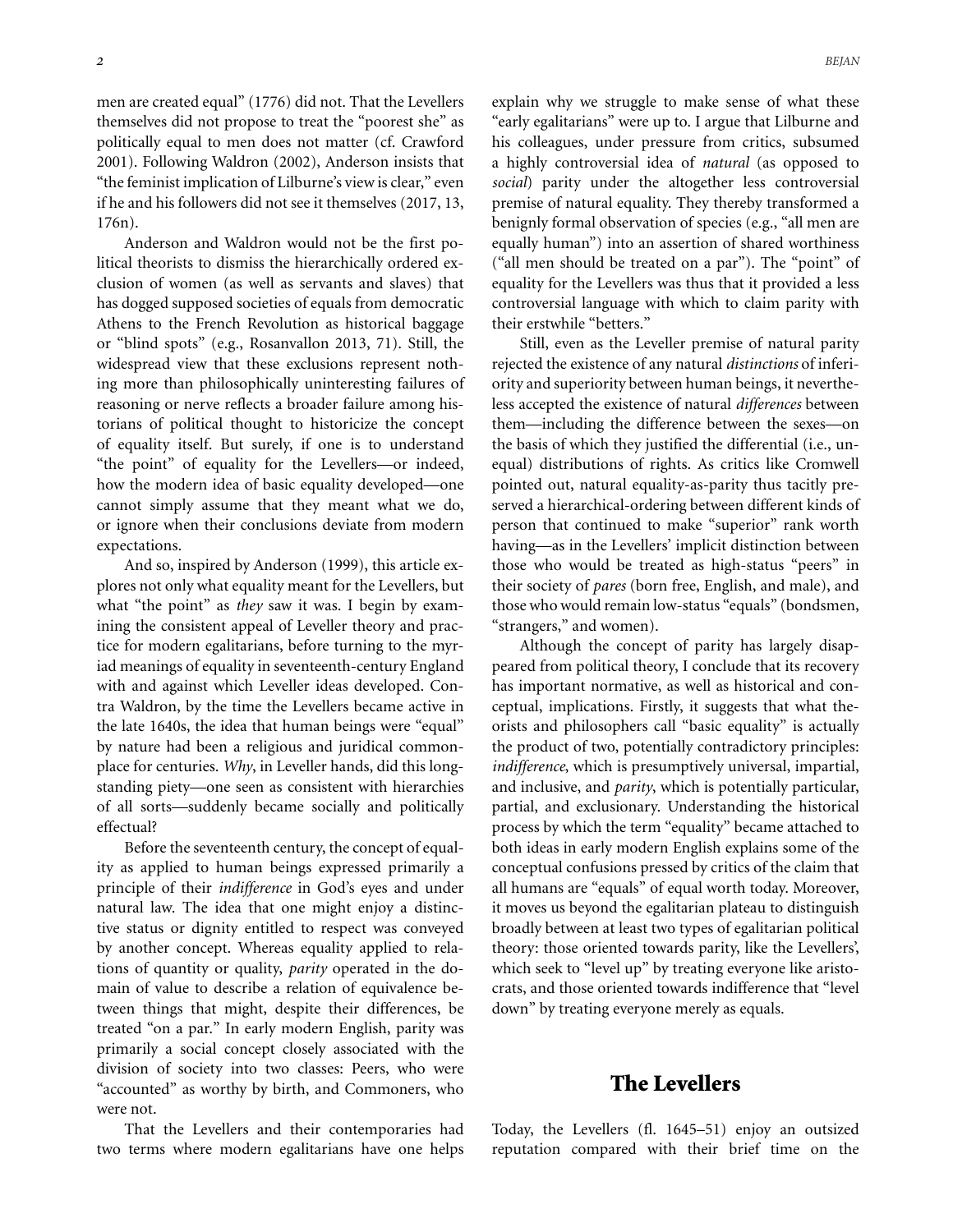historical stage. While the Libertarian Right credits them with inventing classical liberalism, the British Left celebrates them as founders of the English radical tradition (Foxley 2013, 1–2). Anderson and Waldron are hardly the first theorists to appeal to the Levellers; even analytic political philosophers like to lend their arguments historical texture by quoting Col. Rainborough (e.g., Christiano 2002, 32).

Still, the "Leveller" label by which this ragtag group of radicals became known began as a pejorative; Lilburne and his colleagues would consistently deny that economic "levelling" was their aim (Sharp 1998, 161). Rather, the group led by him, Richard Overton, and William Walwyn—three men of the "middling sort" with ties to London's radical Protestant congregations—coalesced around Lilburne's preexisting celebrity as a Puritan martyr. In the previous decade, Lilburne had been flogged, pilloried, and imprisoned by the court of Star Chamber for unlicensed printing critical of the Anglican Church (Foxley 2013, 93). When civil war broke out in 1642, socalled "Free-born John" joined the Parliamentary army to fight against the King, but he soon turned his zeal for the "rights of freeborn Englishmen" against his erstwhile allies.

In defence of their rights, Levellers campaigned in print against a series of targets. While Parliament fought against the Crown, Levellers attacked the Presbyterians in Parliament. They subsequently took aim at the House of Lords, the House of Commons, and finally the republican Council of State led by Cromwell that ruled England after Charles I's execution. Generally, their targets coincided with whomever had Lilburne and his colleagues (and often their wives) imprisoned at the time. Between 1645 and his death in 1657, Lilburne would himself be twice tried and twice acquitted for high treason by a "jury of his peers"—a principle, as we shall see, that he and his supporters pioneered.

If economic levelling was not their aim, what was? Broadly speaking, the Levellers were dedicated to political and legal reform based on the idea that the benefits of liberty and law were the "common birth-right" of the English people. Increasingly disillusioned by the Long Parliament—so called due to its refusal to call an election—Levellers stressed that all men have "a voice" by nature with which they must consent to government and hold their governors to account (cf. Maloy 2008, 43– 4). These theoretical commitments expressed themselves practically in voluminous pamphlets, popular protests, and petitions in which Leveller women also played a key role.

As they gained support within the New Model Army, the Levellers crafted three successive *Agreements* *of the People* (1647–49) as a platform for popular constitutional reform. The Putney Debates—in which Army "Agitators" (and supporters like Rainborough) and "Grandees" (including Cromwell and Henry Ireton) debated the merits of the first *Agreement*—offer unparalleled insight into early modern political theory in grassroots practice, on the rare occasion when common soldiers were given a voice. In 1647, those voices defended the supremacy of the House of Commons as the people's "Representative," while also calling for regular elections, "equal representation," and "equal law" as the English people's "native rights" (Sharp 1998, 92–5).

Since the rediscovery of the Putney transcripts in 1890, generations of scholars have credited the Levellers with anticipating Locke's social contract theory and inventing modern democracy (e.g., Brailsford 1961). Modern egalitarians have likewise read Leveller calls for "equal representation" as a demand for equal rights and universal suffrage. This progressive narrative stumbled slightly in 1962 under criticism from C.B. Macpherson (2010), who labeled the Levellers as "possessive individualists." Since then, historians have challenged Macpherson's designation while continuing to focus on the franchise, its extent, and the grounds of exclusion in Leveller thought (e.g., Thomas 1972).

Throughout, scholars have consistently portrayed Ireton and Cromwell as *rejecting* equality at Putney in favor of a propertied franchise. And yet all sides at Putney agreed that a "more equal" representation was necessary—they simply disagreed on what, exactly, the principle of reapportionment of seats should be (Sharp 1998, 112). Should it be "to all persons equally," "equally amongst those that have the interest of England in them," or "equally distributed amongst…the same persons that are the electors now?" (107, 121). While the Grandees proposed the "equality of interest," the Agitators preferred population. In the end, both sides agreed that servants and other "dependents" should be excluded from the franchise, over Rainborough's objection. While these exclusions targeted men, they also implicitly included women, who were seen as likewise lacking in the legal and economic independence necessary for the exercise of political liberty (Skinner 2006).

That all sides could lay claim to equality at Putney confirms that the concept was more complicated than its veneer of mathematical self-evidence suggests. To grasp what "the point" was for the Levellers—and better trace the connection between their ostensibly "egalitarian" premises and conclusions—we must first attend more closely to the many meanings of equality at the time.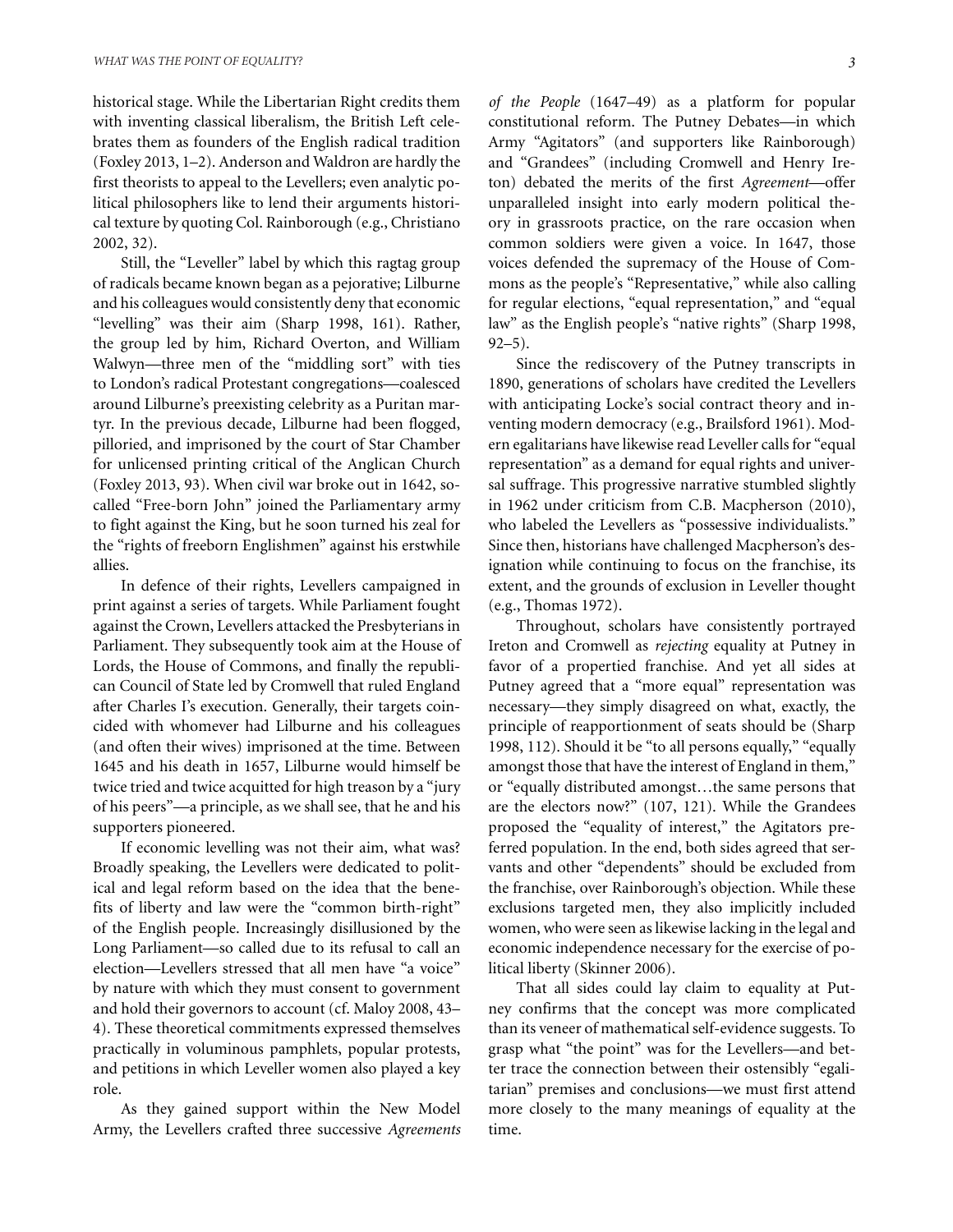### **Equality before Egalitarianism Balance**

Modern egalitarians like to describe basic equality in the language of Euclidean geometry as "axiomatic" (e.g., Dworkin 1978, 12). In Euclid's *Elements*, equality described a relationship of identity or exact correspondence between objects sharing a unit of measure or magnitude, such as number, length, or weight (I.Prop.35-6). On this definition, the opposite of equality was *difference*; things were "unequal" when they were quantitatively different, either more or less. When Aristotle (1996) reported that "justice is a kind of equality," the sense evoked was similarly that of "the equal" as "even" or "level," the operative image being that of a scale evenly balanced between two equal weights (1280a).

In classical Latin, this quantitative sense of equality (*aequalitas*) informed its common sense, too, in its close association with equity and the scales of justice. Kaye (2014) identifies *equality-as-balance* as the primary sense of equality in Europe throughout the Middle Ages. In English, as in Latin, "equal" could be a synonym for "just," while the verbs "to equalize" or "level" were plausible synonyms for restoring a just distribution. Early modern commentators followed Aristotle in noting that equalityas-balance did not dictate arithmetic identity, but rather what he called "geometric" equality or *proportionality* in delivering "equal shares to equals" and "unequal shares to unequals." Even in attacking Aristotle's account of justice, Hobbes (1998) would concede the truth of the saying that "justice is some kind of equality" (47).

Hobbes's nod to common usage confirms that in early modern English, as in Latin and Greek, the mathematical sense of equality-as-balance and its connection with distributive justice remained primary. This suggests that the quest for a "more equal" representative at Putney was primarily a search for balance and explains, in turn, why the debate hinged ultimately on different standards of proportionality. The theoretical ideal most immediately in play was not that of natural equality at all, but rather that of "equal"–or balanced–"government."

On this view, the Civil War was itself a conflict over the most "equal" constitutional arrangement. While Charles I (1642) praised England's "ancient, equall, happy, well-poised, and never-enough commended Constitution" as a perfect balance between Crown, Lords, and Commons, the Long Parliament disagreed. Later, during Cromwell's Protectorate, James Harrington's republican vision of "equal commonwealth" reflected a similar preoccupation with balance—not of men, but of property and power. Equality, for Harrington, thus did not entail treating all citizens, let alone all people, "as equals"; rather, it meant balancing the citizenry through differential rights and representation on the basis of age, sex, wealth, and marital status, while excluding "servants" or slaves ([1655] 1992, 36–7; cf. Davis 1998).

Equality-as-balance also informed the pejorative "Leveller" bestowed upon Lilburne and his colleagues by their critics. Not only did it link them with earlier uprisings, in which commoners had protested enclosure by "levelling" hedges (Foxley 2013, 152); it also evoked the evident folly of equalizing holdings among those who were not, in fact, equals. Spenser's *Faerie Queene* (1596) had featured "a mighty Gyant" standing upon a rock and holding a massive set of scales. This "Levelling" giant promised to restore "ballaunce" to the world, "and all things…reduce unto equality" (Spenser 1979, 742). For one royalist observer during the Civil War, the similarities were too hard to resist. The anonymous *The Faerie Leveller* reprinted Spenser's verse, identifying Cromwell himself as "the Gyant Leveller" (Anonymous 1648, 4).

#### **Indifference**

But what of natural equality? Justinian's *Digest* had attributed the claim that humans were "equals" (*aequales*) under natural law to the first-century jurist Sabinus. Still, this was not the assertion of shared dignity or worth that modern egalitarians expect. Rather, it was an observation of particular humans' fundamental *indifference*. Whatever characteristics might distinguish them as individuals, every one belonged "equally" to the same natural species. For Sabinus, their shared nature meant that all humans were obligated equally under natural law in contrast with civil law, which distinguished between freemen and slaves  $(50.17.32).$ <sup>1</sup>

The distinction between natural and civil law helps explain why mankind's equality "by nature" had so little in the way of this-worldly consequences. In Gregory the Great's commentary on the Book of Job (1844, written c. 595), it functioned chiefly as a counsel to humility for those inclined to the sin of pride. Job had demonstrated his humility by submitting to God's judgment on an "equal footing" with his servants:

*Let Him weigh me in an even balance*… For all of us men are *equal by nature*, but it has been added by a distributive arrangement, that we should appear as set over particular persons…but [that] very diversity which has been added from

<sup>1</sup>For example, every human might be obligated to preserve himself; yet masters had the right to beat their slaves, not vice versa.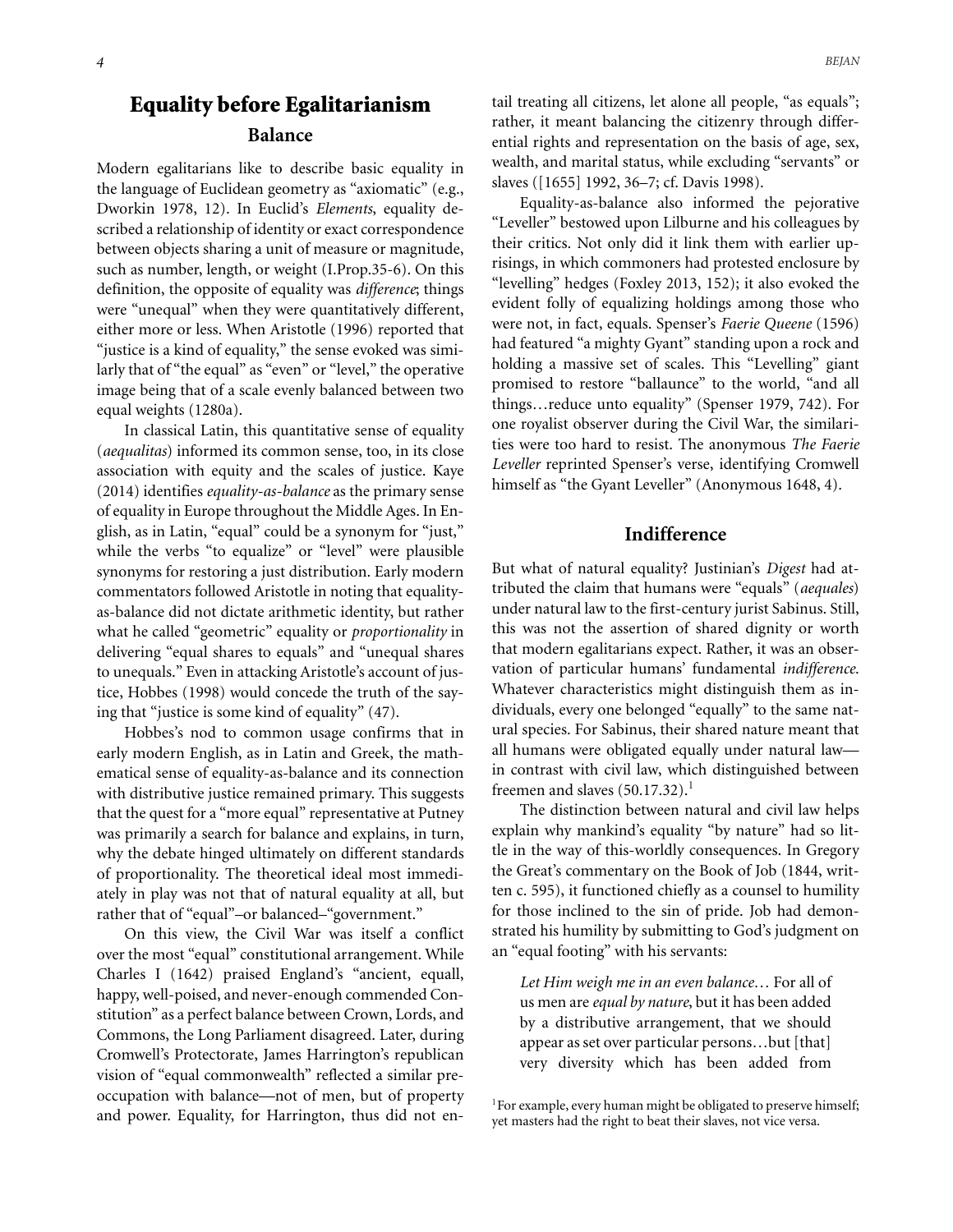defect, is *rightly ordered* by the judgments of God. (II.4.xxi, my emphasis)

Here, we see equality-as-indifference working in tandem with equality-as-balance: He to whom all are "equally" (indifferently) subject would apply His "equal" (balanced) judgment to them, in turn. Gregory was *not* suggesting that Job degrade himself to equal status with his servants in this world, but rather that their natural indifference would be the basis upon which God would make just distinctions of merit between them in the next.

Anderson explains the Christian reconciliation of natural equality with hierarchy primarily through Original Sin (2017, 10–2). But Aquinas (2002), among others, argued that natural equality was fully consistent with *natural*, as well as civil, subordination; after all, if angels had hierarchy in their state of innocence, why shouldn't human beings (1–3)? The social orders and distinctions imposed on earth were necessarily imperfect reflections of the divine order. Still "the point" of natural equality for Aquinas, as for Gregory, was that human beings were *not* equal with respect to their value or worth; rather, their indifference with respect to natural species enabled God (and other "equal" judges) to compare and *rightly* order them, in turn. Here, a key biblical proof text, Acts 10:34, described God (in the 1560 Geneva translation) as "no acceptor of persons." Despite individuals' many differences of external "person"—their age, sex, wealth, social status, etc.—God would see through these to our true value and balance the scales hereafter.

This deflationary reading of natural equality is at odds with the familiar narrative tracing the high road of human dignity from mankind's creation in God's "image and likeness" in Genesis to the philosophy of Immanuel Kant (e.g., Waldron 2012). Still, it is consistent with the only explicit reference to *imago Dei* in the New Testament, "Render unto Caesar…" (Matt. 22:19–21). There, the image of God in man was likened to the sovereign imprint on a coin as a sign of his equal subjection to the Creator. Accordingly, Christian commentators explicated creation in terms of minting and coinage: like coins of a common currency, all humans bore the same stamp and yet were not of equal value.

#### **Parity**

Natural equality-as-indifference was a far cry from modern basic equality, which entitles all persons to "equal concern and respect" (Dworkin 1978). On this view, human beings might be *aequales* by nature, but they were also *disparata—*that is, evaluatively distinct, some better and some worse. Thus, equality by nature was not only compatible with, but fundamental to, the hierarchically ordered distinctions governing heaven and earth, by which "superiors" rightly presided over "inferiors."

In Latin, the concept of parity (from *par*, *paris*) described things that were sufficiently similar in ability or worth to be treated as equivalent or matching. This sense of rough equivalence in the domain of value persists today in the "par" of exchange. Conceptually, parity *simpliciter* operated as a "range property"—that is, a binary property (things were "on a par" or they were not), contingent on a quantitative or scalar one.<sup>2</sup> For example, persons were *pares* or "peers" when they possessed some (usually positive) trait above a certain threshold. Beyond this, their relative merits would not affect their shared status. Unlike equality, parity was thus compatible with difference, both in quantity and quality. For example, Cicero distinguished between those who were *aequales* in age and those who were *pares* in rank or virtue who "congregat[e] most easily with their peers [*pares cum paribus*]" (2014, III.7).

Conceptually, parity often has positive connotations of some shared virtue or value. Socially, however, the status conferred was ambiguous: it could be either high or low, "better" or "worse." In England, *Magna Carta*'s (1215) influential grant of punishment to free men "*per legale judicium parium suorum*"—that is, by the legal judgement of one's *pares*—was long interpreted restrictively, as applying only to barons and other aristocrats. But an earlier charter (1201) entitled Jews accused by Christians to judgment "*per pares Judei*," suggesting that social parity obtained among those deemed alike enough, in the relevant respects, whatever their relative status.<sup>3</sup>

In early modern England, parity would become increasingly associated with the division of society into two chief classes—"Peers" (from the Latin *pares*, via French) and "Commoners." As the jurist Sir Edward Coke (1642) explained in his *Institutes*: "Every of the Nobles is a Peer to each other, though they have severall names of Dignity, as *Dukes…Earles…and Barons*; so…each Commoner is a Peer or Equall to another, though they be of severall Degrees, as *Knights, Esquires, Citizens, Gentlemen, Yeomen*, and *Burgesses*" (19). "Peer" or "Equall" could thus be synonyms; but where both terms were in use, the former conveyed a definite sense of superior rank, while "Equals" were equally inferior. As *De Republica Anglorum*

<sup>&</sup>lt;sup>2</sup>Waldron cites as an example "being in Scotland." If a place falls within a fixed range of coordinates, it counts equally as "being in Scotland," despite its relative distance from the border (2017, 117– 20).

<sup>&</sup>lt;sup>3</sup>I am grateful to Kinch Hoekstra for drawing my attention to this reference.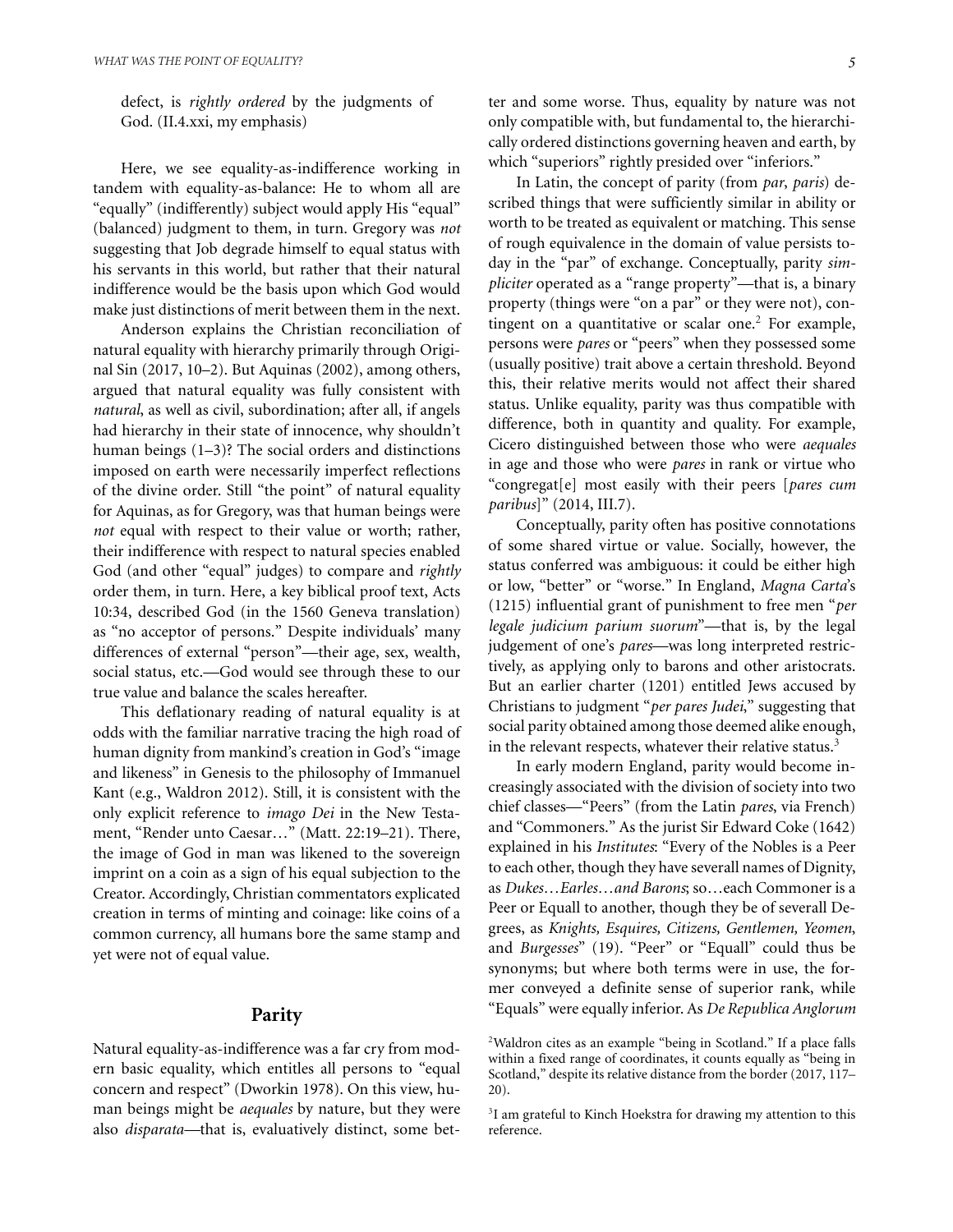(1583, repr. 1635) explained, the majority of free men in England thus "have *no voice* or authorit<sup>[y]</sup> in our common wealth, and *no account* is made of them but onelie to be ruled" (quoted in Wrightson 1987, 64–77, my emphasis). Peers, by contrast, had a political voice that counted corresponding to their social value—as did "gentle" commoners with sufficient landed property to be treated on a par.

Respecting one's peers or equals "equally"—that is, proportionally—could thus involve complex social accounting. Wrightson (1987) argues that the quantitative language of "degree" increased in early modern English in order to render the subtle, evaluative distinctions between different social "sorts" more precise. Failure to discriminate appropriately threatened to overturn the social order by undermining the evaluative distinctions constitutive of a truly "equal," or balanced, society.

#### **Natural Parity**

Accordingly, before the seventeenth century, natural equality had few social and political consequences. Because men were *aequales*, but not *pares* by nature, hierarchical distinctions between them were justified by the manifest disparities in their social and spiritual worth. Civil governments should emulate divine *aequalitas* in the administration of justice in particular cases; still, they must do so while respecting the social disparities of kind and class recognized by positive law.

Still, natural equality was never absent from premodern theology or jurisprudence, and it grew in prominence in the sixteenth century as Catholic natural lawyers began to stress the salience of this "indifference principle" to the creation of sovereignty. For Robert Bellarmine (1542–1621), for example, natural *indifference* meant that there was no criterion on the basis of which a God of equal justice would elevate one man as master of the rest. For, "in the absence of positive law, there is *no good reason* why, in a multitude of equals, one rather than another should dominate," and "therefore power belongs to the collect[ive] body" of the people, who then confer it on their sovereign (1928, 25–6, my emphasis).

That these arguments would become popular among Protestants seeking to constrain and, *in extremis*, resist their (often Catholic) sovereigns is well known (e.g., Tuck 1979). By 1631, they had become so ubiquitous that Filmer could begin *Patriarcha* (1991) by complaining that the "supposed natural equality…of mankind" had achieved the status of a "truth unquestionable": hence "equity require[d] that an ear be reserved a little for the negative" (3). Much like Anderson (1999), Filmer viewed the surfeit of equality talk among the theorists of his day as woefully out of touch with practice. Only for him, the relevant practices were hierarchical, and they governed all aspects of English life.

Still, Anderson and Waldron are right to draw attention to Leveller statements of natural equality as distinctive. Lilburne's "Postscript" claimed that because God created Adam and Eve "after his own image" and gave them "the sovereignty (under Himself)," therefore every "individual man and woman…*are*, and *were* by nature *all equall and alike*in power, dignity, authority, and majesty"  $(1646, 11, \text{my emphasis})$ .<sup>4</sup> Overton reaffirmed this principle in *An Arrow Against All Tyrants* (1646a): "By natural birth *all men are equally and alike born* to like propriety, liberty and freedom…everyone *equally and alike* to enjoy his birthright and privilege" (55, my emphasis). Far from asserting their indifference, both statements claimed for human beings a natural and shared distinction, one bearing the tell-tale characteristics of social parity among English Peers.

While historians often assimilate the Levellers to the natural law tradition, we can now see that Lilburne and Overton's formulations of the egalitarian premise differ markedly from Bellarmine's (cf. Foxley 2013, 27–34). Where Lilburne and Overton saw a state of nature brimming with sovereign individuals, Bellarmine and others saw a power vacuum leading to a theory of *collective* natural right, wherein sovereignty belonged to the people as a whole until it could be transferred to a sovereign representative (Tuck 1979, 147–51). The idea that sovereignty might revert to the people as *individuals*—let alone remain present in them, as Lilburne and Overton's striking use of the present tense suggests—remained anathema to Catholic theorists, as well as to the Protestants they inspired (Maloy 2008, 33–6; cf. Foxley 2013, 24–5).

This was certainly true of Parliamentarian polemicists like Henry Parker and John Milton, for whom Parliament (not the king) remained the rightful representative of popular sovereignty (Foxley 2013, 34). Much like Aquinas, Parker's theory also insisted that natural equality was fully consistent with natural disparity and subordination, starting with the sexes. In *Jus Populi* (1644), Parker compared the distinction between kings and subjects to the natural "disparity" between men and women. Just as the marriage contract turned women's natural superiors into lawful husbands, bound by oaths to serve

<sup>4</sup>Rainborough made no such theoretical statements, but he spent two hours visiting Lilburne in the Tower during the Putney Debates (Holstun 2000, 155).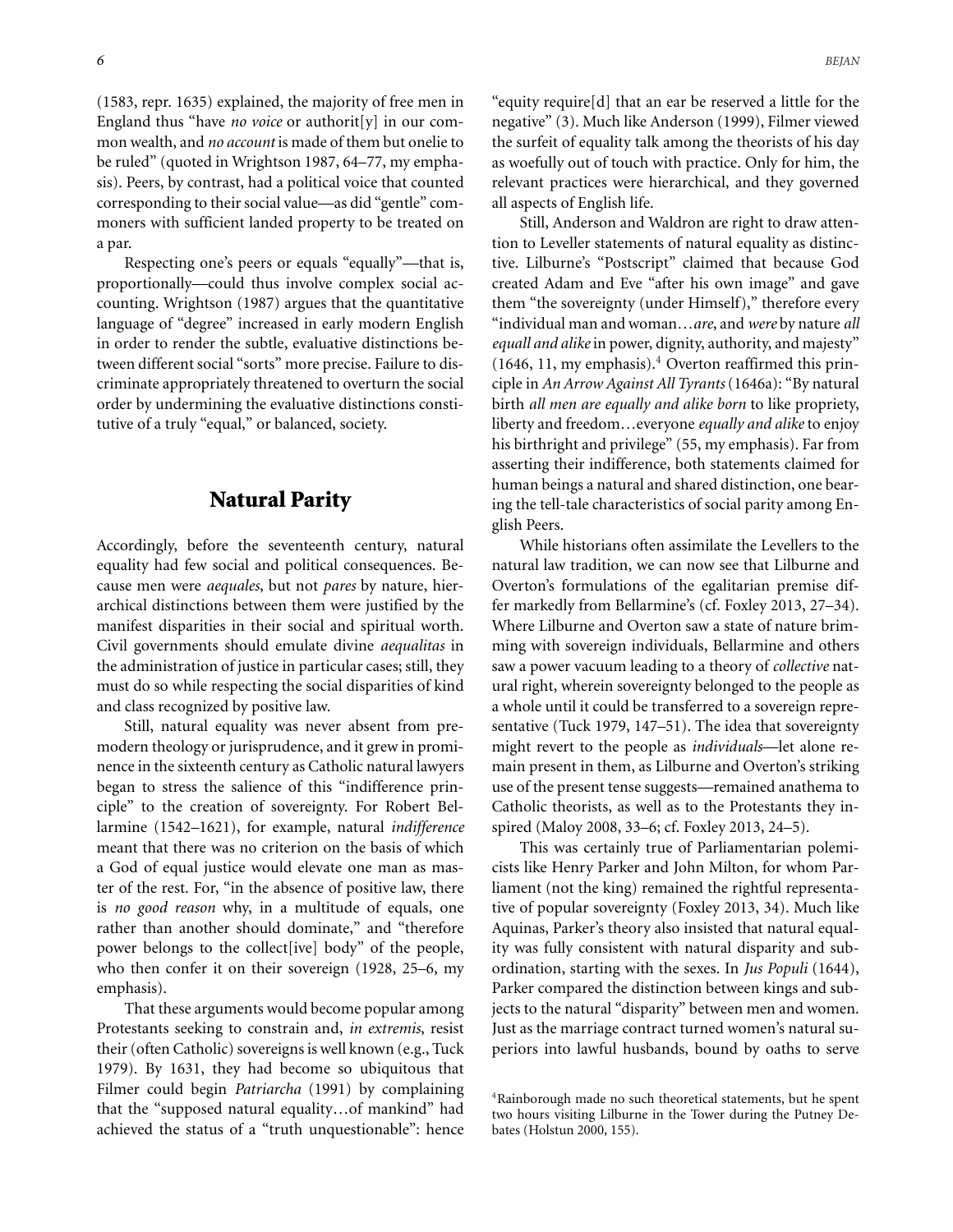and protect them, the social contract created a "kind of parity in the disparity" between a King and the body of the People (1–3).

Contrast Parker's statement with Lilburne's language in describing the natural gifts belonging to individuals of both sexes: not only "power" and "authority," but "dignity" and "majesty" in comparable measure. The Levellers' crucial innovation, it seems, was not their reimagining of men's natural state as one of equality, or even equal freedom, but of *natural parity*, too. That this innovation was deliberate is evidenced by the consistent stress placed by Lilburne and Overton on individuals' creation not only as "equal," but "*alike*." In other words, all men (and women) were sufficiently similar by nature to be "accounted" as *pares*, and thus to count for something, not nothing, under civil, as well as natural, law. Moreover, Leveller allusions to the trappings of social superiority indicated that humans' status as natural *pares* was a high one.

Needless to say, natural parity was an altogether more controversial premise than the traditionally indifferent observation of species or subjection with which we are familiar. The idea that every human being was naturally "alike" in value, none better nor worse, flew in the face of the traditional picture of English society, in which aristocrats and landed gentry alone were "accounted" as worthy. The significance of Leveller word choice, as we shall see, would not be lost on their opponents.

#### **Levelling**

The preceding discussion suggests that Waldron and Anderson are right, up to a point: Levellers like Lilburne did ground the natural status of individuals as "equals" in their intrinsic dignity and worth as human beings. Still, this apparent similarity to modern theories of basic equality obscures important practical differences. "The point" for the Levellers was not to assert the *equality* of humans' natural worth, but their *parity*. It remains to be seen what "levelling" on the basis of natural parity really looked like.

Consider first the Leveller protests, processions, and petitions, which—in keeping with natural parity—gave poor commoners a voice. Countless petitions were presented to Parliament by Leveller women and apprentices, as well as "many thousand citizens," often in protest of their leaders' mistreatment. Processions and public funerals likewise drew huge crowds, with Leveller supporters identifiable by their "sea-green" ribbons (Hughes 1995, 167–68). The public voice and presence claimed by

But to say that women were natural *pares* entitled to a public hearing did not mean that this hearing would—or should—be granted to them on equal terms with men. As Hughes reminds us, petitions were always "humble," as a concession of a petitioners' inferior status (1995, 176). The Women's Petition presented to Parliament in May 1649 addressed their inequality explicitly:

account by their Parliamentary representative.

That since we are assured of our creation in the image of God, and an interest in Christ, *equal* unto men, as also of a *proportionable* share in the freedoms of this Commonwealth, we cannot but wonder and grieve that we should appear so despicable in your eyes, as to be thought unworthy to petition or represent our grievances to this honourable House. (quoted in Crawford 2001, 210, my emphasis)

Here is a clear assertion of natural parity. Yet these Leveller women explicitly contrasted their "equal interest" with men in Christ with their "proportionable share" in political liberty. This is not the "feminist" demand for equal rights that Anderson (2017) and others expect. Rather it suggests that natural parity was seen by women themselves as consistent with *inequality* in the differential distribution of rights. Women would thus be "accounted"; nonetheless, they would still count for less.

To understand why, one must look with more precision to Leveller theory and practice. While scholars tend to focus on their political demands—and their failure to make economic ones—the primary target of Leveller reforms was the law. The first *Agreement of the People* (1647) presented its demand for "equal law" as follows: "In all laws made or to be made, every person [must] be alike, and that no tenure, estate, charter, degree, birth, or place do confer any exemption from the ordinary course of legal proceedings whereunto others are subjected" (Sharp 1998, 95).

At first blush, this looks like a traditional appeal to equality-as-balance and indifference: the law should be administered to all persons equally, irrespective of their social position. In support, Lilburne and Overton appealed to the traditional proof text of divine impartiality, Acts 10:34, in its King James Version (1611): "God is no respecter of persons." On this basis, Overton made the case for "equal law" to Parliament directly:

Be no respecter of persons. Let not the greatest peers in the land be more respected with you than so many old bellows-menders,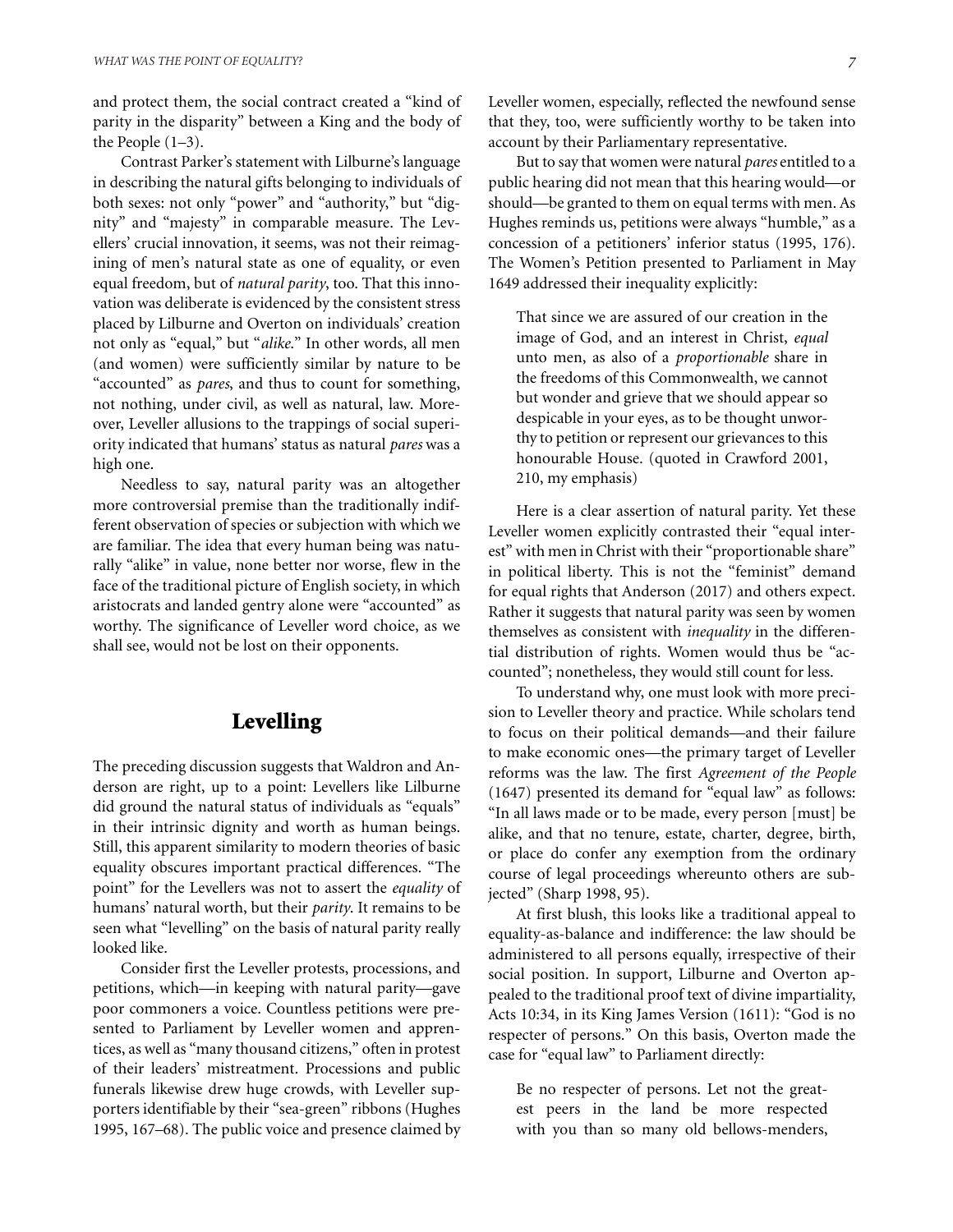broom-men, cobblers, tinkers, or chimneysweepers, who are all equally freeborn with the hugest men and loftiest Anakims in the land.  $(1646, 60)^5$ 

As Overton's statement demonstrates, the Levellers' idea of "equal law" was not simply balance or impartiality in the administration of justice. After all, "respect of persons," legally and otherwise, had long been fundamental to the English constitution. Rather Overton was calling for nothing less than the abolition of hierarchical legal distinctions—above all, that between Peers and Commoners—as a reflection of their natural parity.

This aspect of the Levellers' radical campaign was largely *negative*; it focused on the removal of the accreted privileges (literally, "private laws") that rendered legislation in England on their view, as well as justice, so unequal. Not only did they push to abolish the House of Lords (accomplished in 1649) and break the Church of England's monopoly, Levellers also targeted the economic privileges enjoyed by merchant guilds and corporations (Foxley 2013, 94). That no man should feel himself to be above the law also motivated their calls for rotation in office: rulers must "tast[e] of subjection…for they must equally suffer with you under any common burdens…when the lawes shall bind all alike without privilege or exemption" (Sharp 1998, 44; cf. Maloy 2008, 47–48).

Still, one cannot infer a principled opposition to economic hierarchy on the basis of the Levellers' antimonopolistic demand for equal law (cf. Anderson 2017, 7). Neither Lilburne nor Overton—nor, for that matter, Rainborough—suggested that there should cease to be "poor he's" in England. Instead, they claimed that differential birth, wealth, or social condition should no longer give rise to legal distinctions. Members of each class might still differ in wealth, degree, or (as we shall see) political rights. But when it came to the law and the courts, the greatest peer and the lowliest tinker should be treated on a par.

The "point" of parity, then, as opposed to equality, becomes clearer still when we turn to the positive side of Leveller reforms. While Lilburne's "Postscript" has been widely reprinted and anthologized, the pamphlet to which it was attached has been forgotten. *The Free-Mans Freedom Vindicated* (1646) was one of countless pamphlets devoted to Lilburne's amateur exegeses of Magna Carta and the Common Law. Foxley (2013) argues that it was "freeborn John's" understanding of the

law as the "birthright of free-borne Englishmen," rather than his appeals to natural law, that explained his radicalism and that of the movement he inspired (92, 102).

Traditionally in English, to be a "Free-man" could mean that one was a member of a guild or corporation (such as the City of London), but more generally it referred to anyone not in a state of bonded labor or "villeinage," including most Commoners (Thomas 1972). While Magna Carta's grants to "*liber homo*" had traditionally been read restrictively, as applying only to Peers of the realm, Coke had centered the latter expanded sense of "free man" in his *Institutes*—the second part of which was first published in 1642 by a rogue Parliament in need of legal justification. Coke also popularized the idea, as the Long Parliament's *Book of Declarations* (1643) put it, "that the law, and the ordinary course of justice, is the common birth-right of every subject of England." Lilburne and his associates made it their business to hold Parliament to its word.

Not only did Lilburne push for a radically inclusive reading of "*liber homo*" to include every English man and woman (Foxley 2013, 94); in his hands, the freeman's "birth-right" to due process of law also transformed into an ever-expanding list of specifically enumerated legal rights (Halliday 2017). These included, above all, the right of every Englishman to trial by a jury "of his peers." Indeed, Lilburne's "point" in the *Freeman's Freedom Vindicated*, as in other pamphlets, was that his current persecutor, the House of Lords, lacked standing to try him for treason because, as a Commoner, the Peers were not in fact *his peers*.

Lilburne's argument alerts us, once more, to the centrality of the existing categories of social parity in Leveller thought. The anonymous *Vox Plebis* (1646) likewise argued that, as the "*Freemens Birth-right,*" the rights of Magna Carta belonged not only to the better sort, but to "the whole English Nation." "This word, *liber Homo*, or free man, extends to all manner of *English* people"—that is, to "every man born in the Realm" (1646, 10). Crucially, their shared inheritance therefore included the "priviledge" of a trial *per legale judicium Parium suorum*—that is by his "Peers or Equals." For, the authors insisted, "the word *Peers* [universally] signifies both" (18). This gloss is significant. The Leveller language of "birth-right" deliberately and systematically conflated any distinction between high-status "Peers" and low-status "Equals." Lilburne thus claimed not only that the "fundamentall Lawes," but all of the "Liberties, Franchises and Priviledges" previously reserved to Peers (or guildsmen and citizens), belonged to "freeborn Englishmen"—including Commoners—by right (1646b, 1).

<sup>&</sup>lt;sup>5</sup>The Anakim were a race of giants described in Genesis.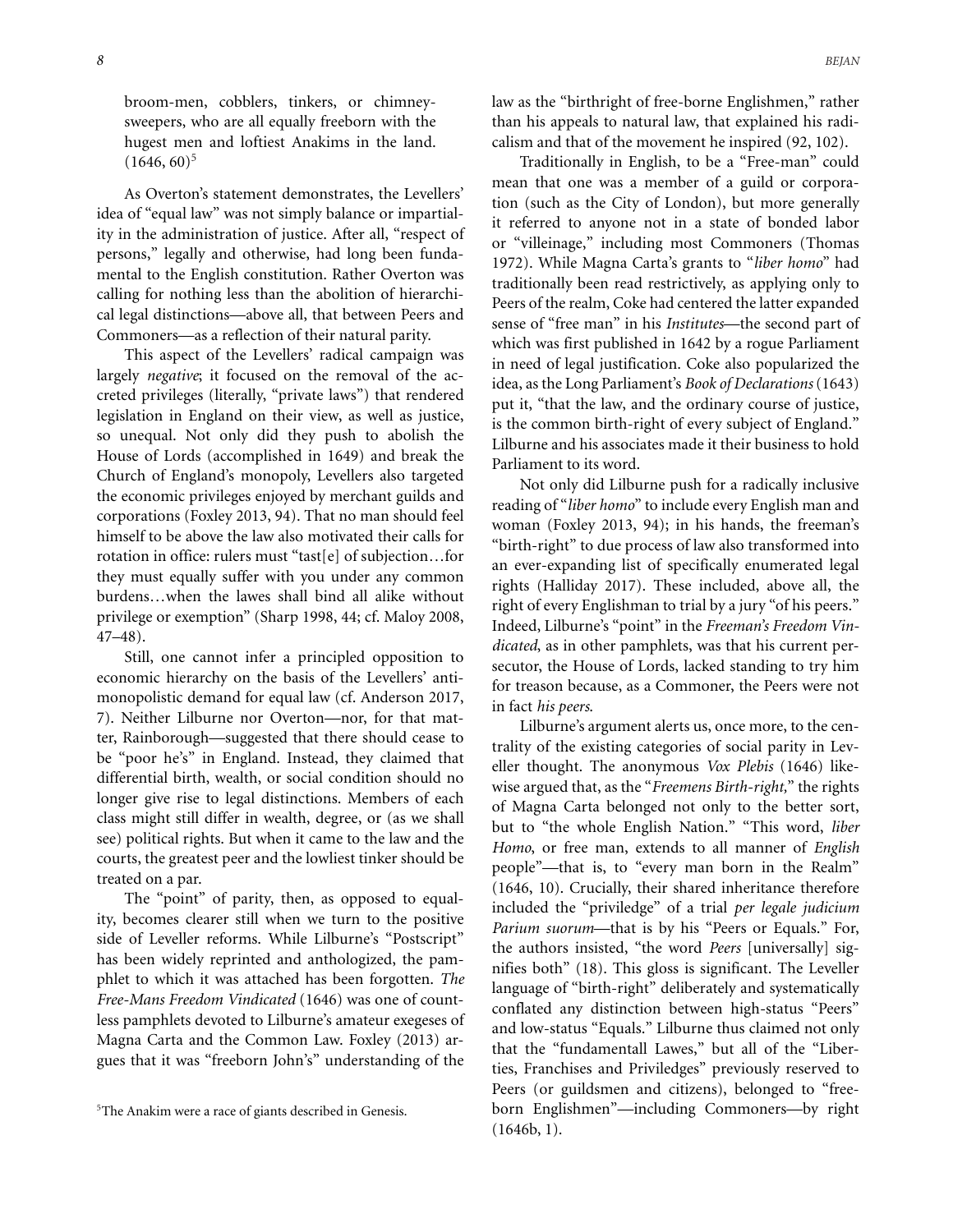For Lilburne and his associates, their "equal" birth evidently entitled all Englishmen to parity of respect, as well. They extended this demand beyond legal rights to the extralegal privileges enjoyed by Peers in the courtroom. These included not swearing oaths, for example, and keeping their hats on (Sharp 1998, 3–8). Indeed, jurors should "be rightly informed of their places and authority…and therefore…not to stand bare any longer, but to put on their hats, as became them" (Walwyn 1651, 3). Commoners would thus enjoy not only the benefits of natural parity as "Equals," but the privileges of Peerage, as well.

#### **The Limits of Likeness**

That the Leveller theory of natural parity was put into practice within the existing conventions of social parity confirms Anderson's observation: Lilburne and his colleagues were concerned with the equal distribution not of stuff, but standing—including, literally, how one *stands* in relation to others (2017, 3; cf. 1999, 299– 309). "The point" of natural parity for the Levellers was thus twofold: first, to erase the hierarchical distinction between Peers and Commoners that rendered the former superior and the latter inferior; and second, to claim the rights and privileges of Peerage for themselves.

The effect in both cases was what Waldron (2012) describes as "levelling up"—that is, to elevate Commoners to the higher status enjoyed previously by aristocrats. And yet, whereas Waldron and Anderson place emphasis on the adjective "equal" in early modern statements, the Levellers' egalitarian premise hinged on the adjective, "alike." It was our natural likeness—to God and to each other—that rendered every man and woman *worthy* enough to have a voice in politics, and for that voice to be heard.

None of this was lost on contemporary critics, who saw immediately that Leveller claims to dignity, authority, majesty, etc.—however "equal and alike"—went well beyond natural equality-as-indifference. As an anagram from the hostile author of the *Faerie Leveller* put it: "Parliaments Army. *Paritie mar's al men*" (1648, 1). Later, Cromwell (1871) himself would blame Leveller mutinies within the army on those "who drive at levelling and parity" and so destroy "the ranks and orders of men, whereby England hath been known for hundreds of years" (IV.23). The dogma of disparity would survive the English revolution intact. Shortly after the Regicide, one judge observed that: "All men in their Originall Creation are all of one and the same Substance, Mould and Stamp, yet…they finde a fitnesse in Subordinations and Degrees among them, for the better ordering of their affairs" (quoted in Kelsey 1997, 121).

Accordingly, Parliamentarians like Cromwell and Parker viewed natural parity as a kind of category mistake. Men and women of all social ranks might well be *equal* in virtue of their shared humanity. Yet that did not make them *alike* enough in worth or quality to be acknowledged as political equals, let alone peers to be treated on a par with their betters. Such an indiscriminate understanding of natural equality struck its critics as a synonym for "popularitie," "Democracie," or even "Anarchie": "making all alike, confounding of all rancks and orders, reducing all to Adams time and condition and devolving all power upon the state Universall and promiscuous multitude" (Edwards 1646, 149).

While Marxists like Macpherson (2010) lamented the Levellers' unwillingness to push for economic equality, Parker (1649) saw something revolutionary enough in their claims to parity of respect before the law. "We perceive hereby plainly the substance of your Levelling philosophy": "The Judges because they understand the law, are to be degraded…but the Jurors, because they understand no Law, are to be mounted aloft" (21). As a lawyer, Parker did not worry simply about the fate of legal expertize; rather, he regarded the denial of hat honor to judges as a form of disrespect, meant to "degrade" them and bring them into contempt. "The pretence of levelling," he wrote, "is to put all men upon an equall floore…But the intention of our Levellers…leaves an inequalitie amongst men as great as ever…and so makes that the Head which was the Foot; and that the foot…the Head" (21). Leveller demands for parity of respect, he thought, would turn the world upside down (cf. Hill 1991).

In the face of such criticism, it is striking that even as Lilburne and Overton strenuously denied that economic levelling was their aim, they never denied that natural parity was their principle. Instead, they avoided the term by couching their claims in the long-standing language of natural equality. That this created tensions in their program, we have seen already. Whereas the latter principle was universal and inclusive ("all men are equally human"), Leveller assertions of parity appeared as partial and exclusionary. Not only did their proposals deny the franchise alternatively to "servants," "almstakers," and "royalists," with the most restrictive *Agreement* restricting it to "House-keepers" (Foxley 2013, 111–12, 232). The biblical language of birth-right evoked a sense of England and the English as a chosen nation, enjoying their peculiar "Nationall" as well as "natural" rights (Overton 1646).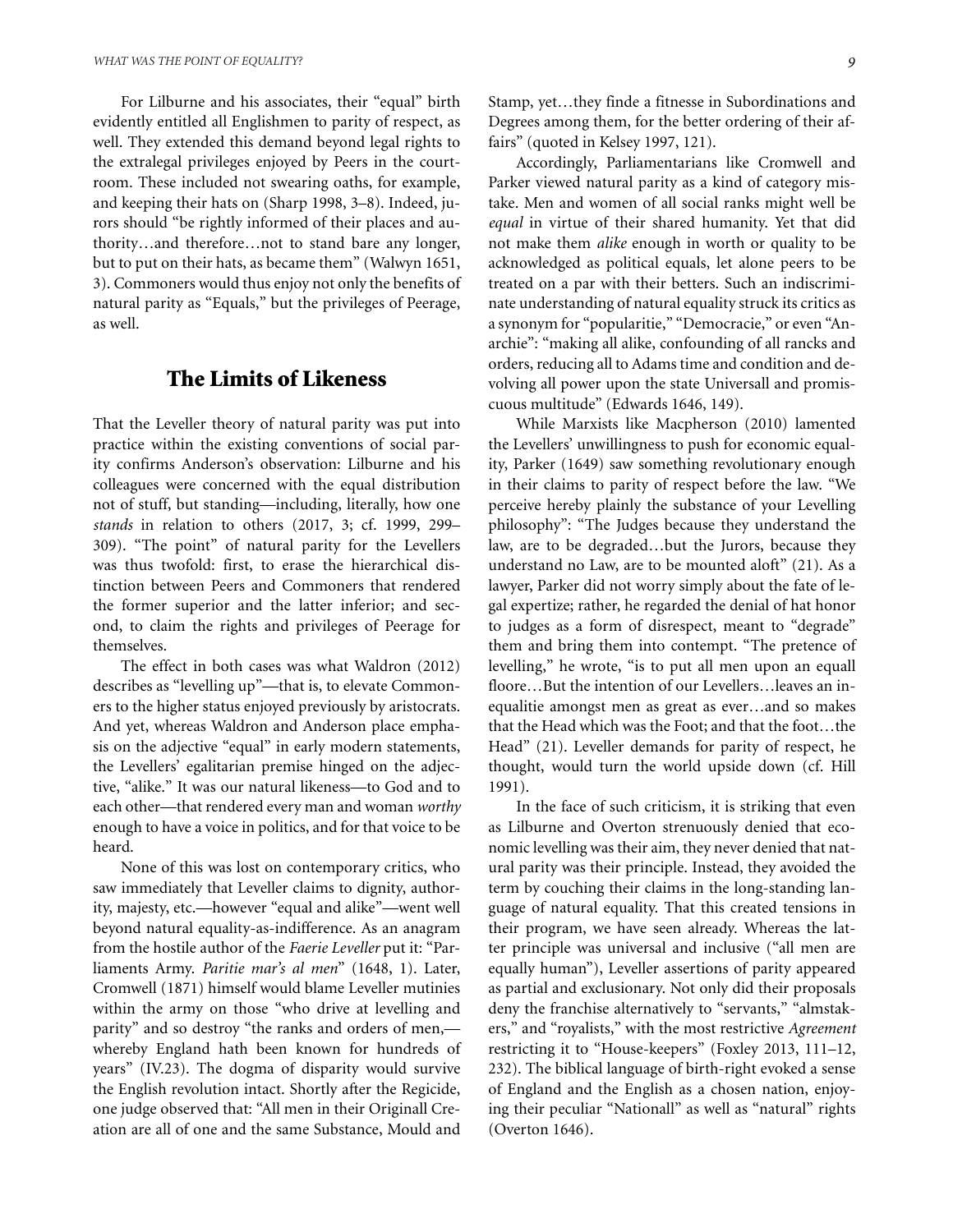Critics were quick to exploit these contradictions. At Putney, Cromwell and Ireton fixated on the issue of foreigners or "strangers," to highlight the arbitrariness (as they saw it) whereby *English* men should be elevated over their natural *pares* by their birth. How should only the "he's" that were "in England" have the franchise, when according to Rainborough "*every man* has a voice by right of nature" (Sharp 1998, 108–9, 117–18, my emphasis)? While Foxley (2013) argues that Lilburne's claims on behalf of "freeborn Englishmen" were not only inclusive, but universalist, in intent (93–4), this reading neglects the extent to which the Leveller language of birthright was necessarily particular and partial, as an entitlement conferred, not by nature, but by *birth* in its particular order, place, and time.

We are now in a better position to understand the Levellers' most notorious exclusion. Royalist critics seized on the conspicuous absence of women from seventeenth-century social contract theory immediately (Skinner 2006, 160). Filmer savaged this lack of fit between political theory and practice in an infamous *reductio*: "Where there is an equality of nature there can be no superior power…[and] women, especially virgins, who by birth have as much natural freedom as any other…therefore ought not to lose their liberty without their own consent" (1991, 142). And yet, as we have seen, while protest and petitioning gave them a voice within the movement consistent with their status as natural *pares*, not even Leveller women claimed that voice on quantitatively equal terms. Elizabeth Lilburne and Mary Overton, who acted as spokespersons for their households while their husbands were in prison, cooperated in presenting themselves as the "weaker vessel." Levellers even ordered their public processions of "sea-green" supporters by gender and age, with male citizens followed by women, and "youths and maids" in the rear (Hughes 1995, 170, 167–68).

Few historians would thus go as far as Anderson (2017) in proclaiming "the feminist implication" of Leveller arguments (13; cf. Brailsford, 316–17). Nevertheless, some have still been tempted to describe Leveller demands as only parenthetically male (e.g., Foxley 2013, 108; Holstun 2000, 237). Far from being an unfortunate "blind spot," however, the inequality of women in Leveller practice was seen at the time as fully consistent with their theoretical claim to natural parity. To say that men and women were created "equal and alike" in dignity was—as Waldron (2012) points out—to claim for them a shared rank or distinction in the order of creation. Yet as we have seen, in early modern England social parity relations (unlike equality-as-indifference) still permitted of in-rank *differences of degree*.

On the Leveller theory, women were no longer naturally *disparata*, as in Parker; they were merely "different." But those natural differences or inequalities (of strength, for example) could still be—and were—deemed relevant to the distribution of political and legal rights.<sup>6</sup> When it came to the "freedoms of th[e] Commonwealth," Levellers could argue that, although women were not *inferior* to men by nature, the sexes were still insufficiently "alike" in their abilities to be equally entitled under civil law, leaving women—in the words of the Women's Petition (1649)—with only a "proportionable share."

*Pace* Foxley and Anderson, then, "the point" of levelling was not simply to relate to one another "as equals" by challenging existing hierarchical distinctions. Despite their individualism, "levelling up" for the Levellers remained a corporate, class-based affair. Commoners' status as natural *pares* entitled them to be treated "on a par" with their aristocratic counterparts; this meant that commoner wives would be treated like ladies, and their husbands like lords (cf. Overton 1646b). Accordingly, although they too had a voice by nature, women would remain effectively low-status equals in a society where even the noblest women lacked equal rights. By contrast, even "the meanest man in *England*" could become a high-status peer, "as much *entitled* and *entailed*…as the greatest subject" (Lilburne 1648, 50). His presumptively high status stemmed, according to the Levellers, from his salient similarities to the eldest sons of English aristocrats, who enjoyed the rights of primogeniture. The happy conditions of his birth made every Englishman, in effect, the elder brother of mankind, while creating a new class of female inferiors.

Keeping this in mind, one could argue that the continued exclusion of women saved the Levellers from some of the most obvious paradoxes of their legal and political program. Take the claim to universal "privilege" among freeborn Englishmen, or Overton's imputation of universal distinction and "sovereign lords[hip]" indifferently to all individuals—each of whom was "by nature a King, Priest and Prophet in his owne natural circuite and compasse" (1646, 4; cf. Foxley 2013, 99). While the idea that human beings were *equally free* had long been standard natural law fare, the translation of equal freedom into equal lordship was more controversial. Lordship, along with the many other positional goods (e.g., authority, majesty, etc.) with which Lilburne and Overton endowed mankind—implied superiority, and hence the existence of *inferiors*. Yet as Suarez (2013) pointed out,

<sup>&</sup>lt;sup>6</sup>Women were not entitled to trial by a jury of their (female) peers, for example, and the law of coverture, by which wives lost their legal personality after marriage, remained in place (Crawford 2001).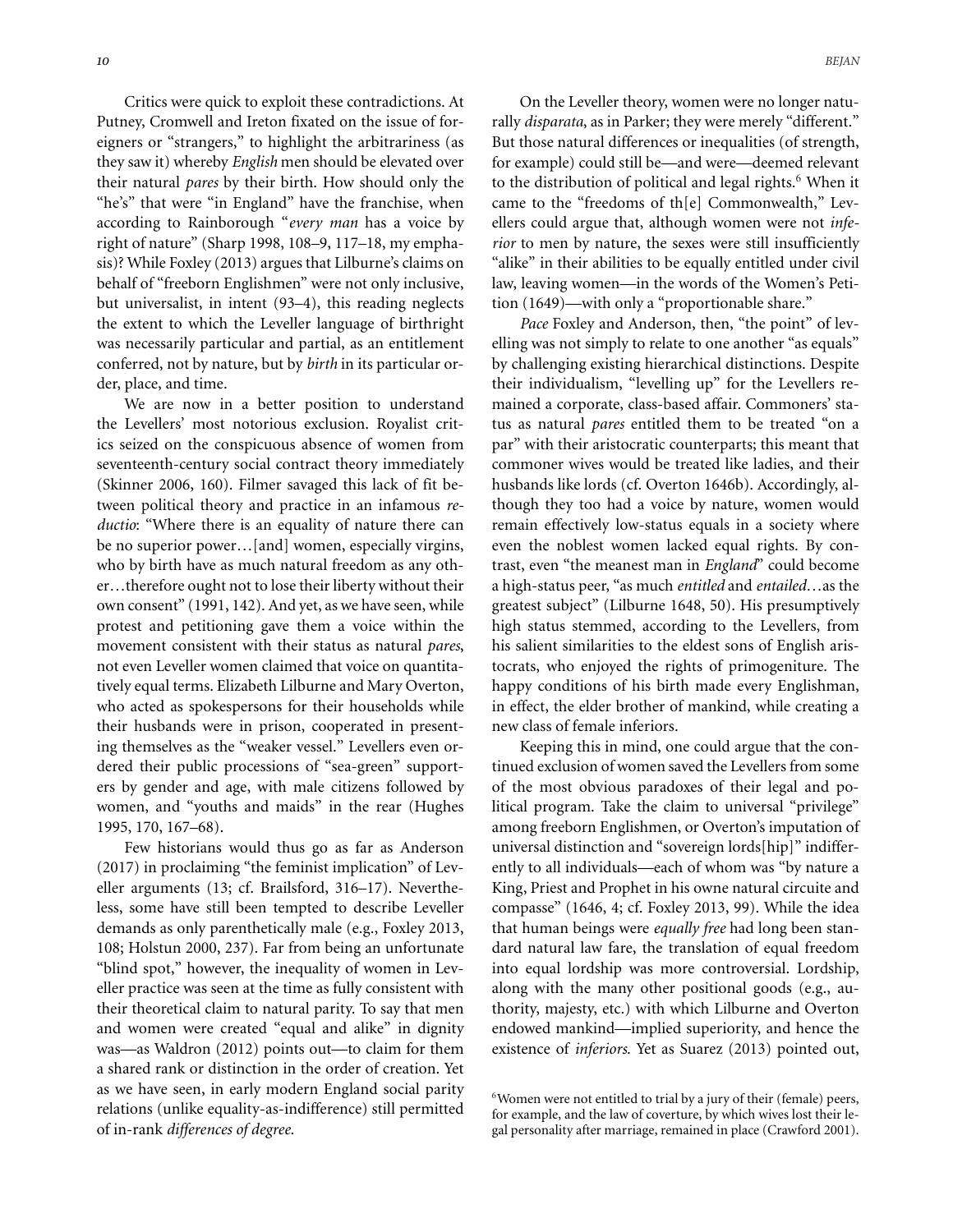"it is not"—and cannot be—"true that every individual man is the superior of the rest" (429). Practically, if not conceptually, women came to fill the inferior role for seventeenth-century natural rights theorists, as the socalled "first English feminist," Mary Astell, pointed out (cf. Pateman 1988).<sup>7</sup>

Those most sensitive to this paradox at the time were often those most sympathetic to the Leveller cause. The fair-weather republican (and possible author of *Vox Plebis*) Marchamont Nedham (1650) tarred his former comrades as "a certain Sort of men, of busie parts, and that have a mind to seem Som[e]body" (77–79). A truly "free" commonwealth would ensure "not an equality (which were irrational and odious) but an *equability* of condition among all the Members" (quoted in Foxley 2013, 214). The most perspicuous criticism, however, came from Hobbes. When he began writing *Leviathan* (1651), the Levellers were still an uncomfortably recent memory as mutineers and accused traitors to the new regime. Contemporaries would have recognized in its famous description of the "naturall condition of Mankinde" a satire on Lilburne and Overton's original position. In Hobbes's state of nature, individuals were as little lordlings engaged in a suicidal status competition to vindicate their natural superiority.

Yet Hobbes (2012) himself embraced the image of levelling in *Leviathan*—both in his chosen title and in its striking cover image of a giant towering over a plain and comprising countless individuals, every man with *his hat still on*! For Hobbes, however, "levelling up" was not an option; only the securely low status of "equal subjection" would suffice. Accordingly, in the ninth law of nature (against pride), one finds the egalitarian premise in something like its modern form: "*that every man acknowledge other as his Equall by Nature*" (234; cf. Hoekstra 2013).

#### **Conclusion**

What *was* the point of equality? For the Levellers, at least, the point was parity. Whereas natural equality had, for centuries, stressed the essential *indifference* of human beings with respect to species, natural parity claimed for them a shared *distinction*. The former offered no fixed prescription as to how those who were equally human should be treated; the latter prescribed respectful treatment "on a par," while leaving natural differences intact. This article suggests that both principles were essential not only for Leveller theory and practice, but for the emergence of what political theorists today call "basic equality," with its assertion both of intrinsic and strictly equal human worth.

Compared with their political failures, the Levellers' success in subsuming parity under the principle of natural equality appears as their most lasting achievement. Today, the language of parity (if not the concept) has largely disappeared from our political vocabulary; we prefer to speak of *dis-*parities—of treatment, wealth, power, etc.<sup>8</sup> Chang (2002) has recently sought to revive parity in the ethics of decision-making but has thus far resisted applying the concept to human beings as such. I suspect that this resistance is due partly to parity's continued association with social hierarchy in at least two respects: (1) hierarchies of *rank*: that is, the ordering of statuses within which *pares* have their distinctive social value (high or low), and (2), hierarchies of *degree*: that is, the persistence of differential dignity within each rank. It may be possible today, as well as desirable, to develop a theory of natural parity without these implicit hierarchies. Still, the role of women in Leveller theory and practice reminds us how—in the interplay between theories of natural parity and the existing practices of social parity in any given time or place—mere "differences" easily harden into new distinctions.

While proportional standing in a society of *pares* will not satisfy modern egalitarians for whom "the point" is to respect our equal worth, I believe that parity is nonetheless worthy of recovery on normative, as well as historical and conceptual, grounds. An important implication of my analysis has been that basic equality—that ever-present "axiom" of political philosophy—operates much like the Levellers' premise of natural parity did as a "range property" with respect to our intrinsic worth as human beings. And yet, unlike equality, parity is resistant to one of the most vexing theoretical challenges pressed by modern egalitarianism's critics. As Pojman (1997) points out, it is theoretically implausible—and empirically false—to claim that every person is exactly equal with respect to their innate abilities or characteristics (e.g., moral worth, dignity, reason, etc.). But if individuals differ in degree, as we must, with regard to our valuable traits, it follows that we should also be either "more" or "less"—that is, superior or inferior—with respect to our moral status, too. To deny this, as modern egalitarians do, seems arbitrary (293).

<sup>7</sup>Critics note a similar "supremacist" dynamic with respect to animals in human dignity discourse today (e.g., Kymlicka 2018).

<sup>8</sup>An important exception here is Fraser (2008), who appeals to "participatory parity" as a principle of justice.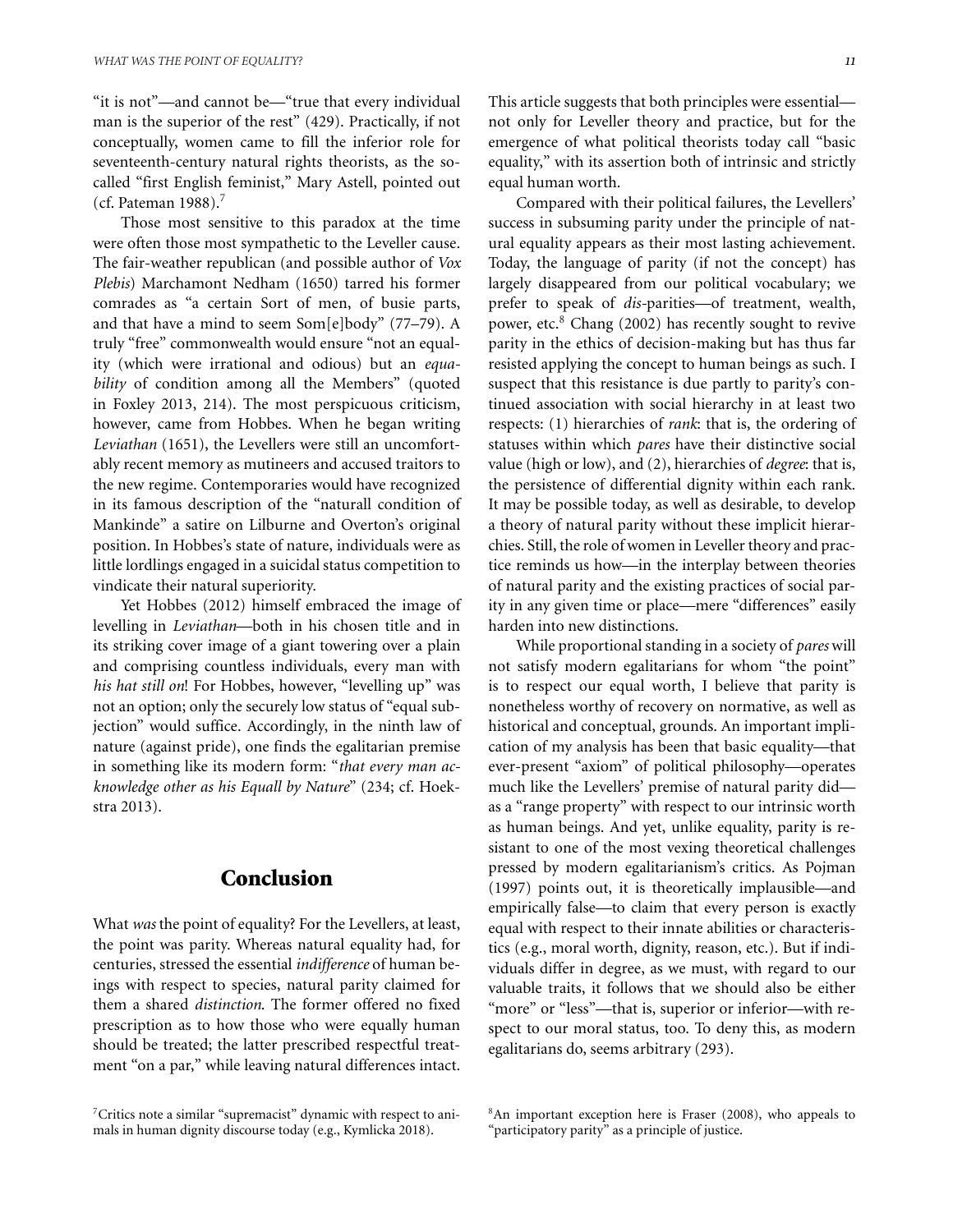While Waldron (2017) follows Rawls in resorting to the technical language of range properties to mitigate this challenge (113–14), notice that the problem arises in the first place due to the doubling-up of "equality" language, which produces a tension between our status as "equals" and our "unequal" degree. Accordingly, reintroducing parity as a distinct concept dissolves the problem: people can clearly be peers despite their individual differences in dignity, moral worth, ability, etc. And yet, Waldron consistently avoids the language of parity in discussing basic equality, even where Rawls used it himself ([1971] 2009, 506).

This is not the only place in normative theory where a surfeit of equality talk confuses rather than clarifies. As we have seen, the Levellers took advantage of an ambivalence in early modern English—in which "peer" status could be either high or low—in order to make natural parity more palatable to their contemporaries. Today, the same ambivalence exists in modern English with respect to those who are "equals."9 Recovering parity allows us to make this *altitudinal* distinction explicit and thus to identify at least two kinds of egalitarianism occupying Dworkin's "egalitarian plateau"—one positive that seeks to "level up" by claiming parity of respect between the least privileged and the most, and one negative, that "levels down" by reducing everyone to low-but-equal status (cf. Whitman 2005). Historically, we can see the former represented by the Levellers and the latter by Hobbes.<sup>10</sup> One can detect a similar difference in orientation among modern egalitarians—including those who look to the Levellers for inspiration—between those for whom "the point" of equality is to dismantle privilege (e.g., Anderson 1999) and those who want to universalize it (e.g., Waldron 2012).

Finally, and in keeping with Anderson's original essay, recovering parity as "the point" for the Levellers allows us to recognize and appreciate when social movements make similar claims today. The major egalitarian movements of our moment—Black Lives Matter and #MeToo—display a striking *absence* of equality-talk in favor of recognizably "paritarian" demands. Like the Levellers before them, "the point" for these activists is not that Black Americans or women lack equal rights, but rather that they continually encounter *disparate* treatment and their voices are *discounted* when compared with the high-status "Peers" of our society, namely educated white men. While political theorists prefer the God's-eye view and mathematical precision of equality assertions of natural parity occupy an inevitably partial and human perspective, rooted in the institutional structures and practices of social parity within particular communities. Activists want to "level up"; the actually existing societies to which they belong set the level.

Anderson (1999) is clearly right that theorists have a lot to learn from egalitarian movements, past and present. But to do so, we must first take them seriously, on their own terms, not excuse or explain away when their theories and practices deviate from modern expectations. Otherwise, instead of learning from the past, political theorists will continue to miss the point.

#### **References**

- Anderson, Elizabeth. 1999. "What Is the Point of Equality?" *Ethics* 109(2): 287–337.
- Anderson, Elizabeth. 2017. *Private Government*. Princeton University Press.
- Anonymous. 1646. *Vox Plebis*. London.
- Anonymous. 1648. *The Faerie Leveller*. London.
- Aristotle. 1996. *The Politics; and, The Constitution of Athens*. Cambridge University Press.
- Aquinas, Thomas. 2002. *Political Writings*. Edited by R. W. Dyson. Cambridge University Press.
- Bellarmine, Robert. 1928. *De Laicis, Or The Treatise on Civil Government*. Edited by Kathleen B. Murphy. Fordham University Press.
- Brailsford, Henry. 1961. *The Levellers and the English Revolution*. Edited by Christopher Hill. Stanford University Press.
- Chang, Ruth. 2002. "The Possibility of Parity." *Ethics* 112(4): 659–88.
- Charles I. 1642. *His Majesties Answer to the Nineteen Propositions of both Houses of Parliament*. Cambridge.
- Christiano, Thomas. 2002. "Democracy as Equality." In *Democracy*, ed. David Estlund, 31–50. Wiley.
- Cicero, Marcus Tullius. 2014. *De Senectute*, trans. William Armistead Falconer. Harvard University Press.
- Coke, Edward. 1642. *The Second Part of the Institutes of the Lawes of England*. London.
- Crawford, Patricia. 2001. "The Poorest She: Women and Citizenship in Early Modern England." In *The Putney Debates of 1647*, ed. M. Mendle, 197–218. Cambridge University Press.
- Cromwell, Oliver, ed. 1871. *Oliver Cromwell's Letters and Speeches*. London: Thomas Carlyle.
- Davis, J. C. 1998. "Equality in an Unequal Commonwealth: James Harrington's Republicanism and the Meaning of Equality." In *Soldiers, Writers, and Statesmen of the English Revolution*, eds. Ian Gentles, John Morrill, and Blair Worden, 229–42. Cambridge University Press.

<sup>9</sup>Modern English translations render the Latin *pares* routinely as "equals," as in the phrase *primus inter pares* ("first among equals") used to describe the Roman Emperor.

<sup>&</sup>lt;sup>10</sup>One might read Hobbes as representing a third possibility of levelling to "the middle," but this reading neglects the altitudinal aspect of Hobbes's theory of equal subjection.